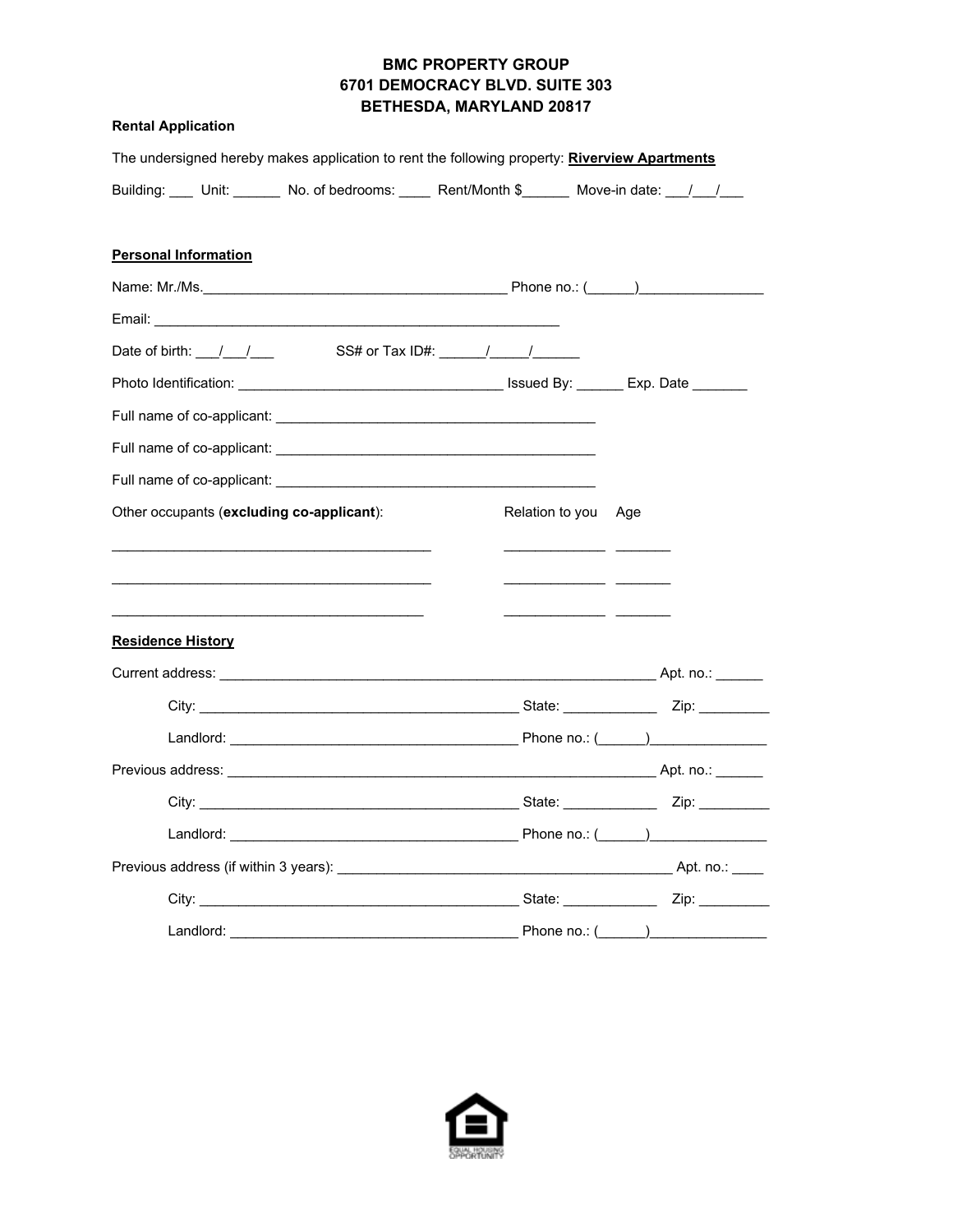| <b>Income Information</b>                                                                                                                                                                                                      |  |  |                 |                        |  |
|--------------------------------------------------------------------------------------------------------------------------------------------------------------------------------------------------------------------------------|--|--|-----------------|------------------------|--|
|                                                                                                                                                                                                                                |  |  |                 |                        |  |
|                                                                                                                                                                                                                                |  |  |                 |                        |  |
|                                                                                                                                                                                                                                |  |  |                 |                        |  |
| Income Source: Contract of the Contract of Contract of Contract of Contract of Contract of Contract of Contract of Contract of Contract of Contract of Contract of Contract of Contract of Contract of Contract of Contract of |  |  |                 |                        |  |
| <b>HAVE YOU EVER:</b>                                                                                                                                                                                                          |  |  |                 |                        |  |
| Filed for bankruptcy?                                                                                                                                                                                                          |  |  |                 | $Yes \_\_\_ No \_\_\_$ |  |
| Been evicted from tenancy?                                                                                                                                                                                                     |  |  |                 |                        |  |
| Been delinquent in rent by more than 10 days?                                                                                                                                                                                  |  |  |                 | $Yes$ No $\_\_$        |  |
| Been convicted of, or pled guilty or no contest to a felony?                                                                                                                                                                   |  |  |                 | $Yes$ No $\qquad$      |  |
| Been convicted of, or pled guilty or no contest to a<br>misdemeanor involving sexual misconduct?                                                                                                                               |  |  | $Yes$ No $\_\_$ |                        |  |
| If you answered <b>yes</b> to any of these questions, please explain:                                                                                                                                                          |  |  |                 |                        |  |
| Automobile Information (1 per adult occupant on lease)                                                                                                                                                                         |  |  |                 |                        |  |
|                                                                                                                                                                                                                                |  |  |                 |                        |  |
| Make/model: ___________________________________Year: ____ Color: ___________ Plate no./state: ____________                                                                                                                     |  |  |                 |                        |  |
|                                                                                                                                                                                                                                |  |  |                 |                        |  |
| In case of emergency, please notify (please list someone not living on property)                                                                                                                                               |  |  |                 |                        |  |
| Name: 2008. [2013] Name: 2014 [2014] Relation to you: 2014 [2014] Phone no.: (2014)                                                                                                                                            |  |  |                 |                        |  |
| Address:                                                                                                                                                                                                                       |  |  | State:          | Zip:                   |  |

This application is made, subject to your approval, and may, without designating cause, be disapproved by you, it being agreed that such disapproval shall not be considered a reflection upon the applicant. This application is to be made a part of the Lease entered into by the lessor and lessee.

**NOTICE: By signing this application, you declare that all your responses are true and complete and authorize BMC to verify this information. Any false statement on this application can lead to rejection of your application or immediate termination of your Lease.** 

| <b>SIGNED:</b> |  |
|----------------|--|
|                |  |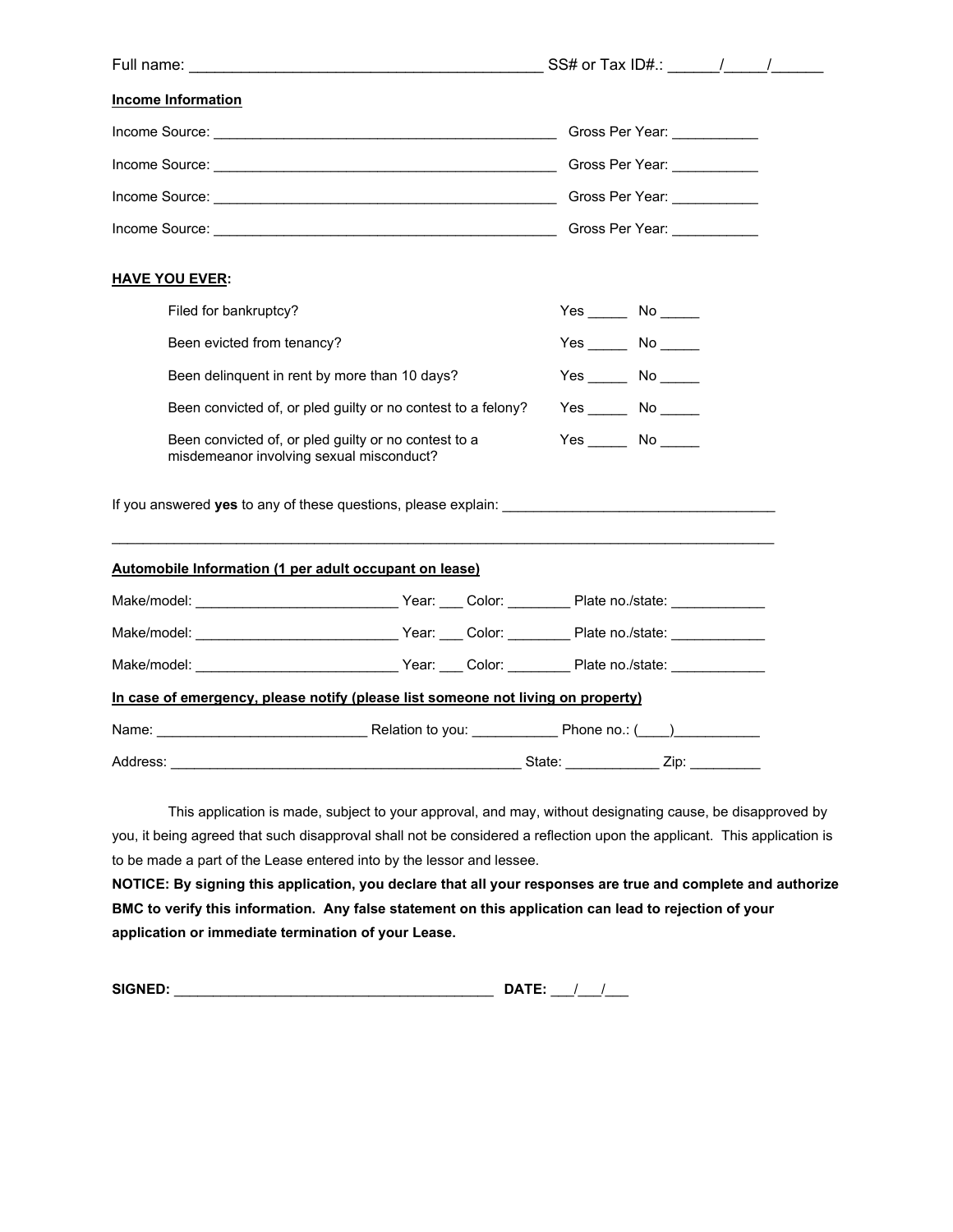## **DISCLOSURE FOR CONSUMER REPORTS**

In connection with my application for employment (including contract or volunteer services) or **application to** rent a dwelling with **BMC Property Group** [1] understand consumer reports will be requested by you ("Company"). These reports may include, as allowed by law, the following types of information, as applicable: names and dates of previous employers, work experience, salary history, reasons for termination of tenancy, former landlords, education, licensure, credit, etc. I further understand that such reports may contain public record information such as, but not limited to: my driving record, workers' compensation claims, judgments, bankruptcy proceedings, evictions, criminal records, etc., from federal, state, and other agencies that maintain such records.

In addition, investigative consumer reports (gathered from personal interviews, as applicable, with former employers or landlords, past or current neighbors and associates of mine, etc.) to gather information regarding my work or tenant performance, character, general reputation and personal characteristics, and mode of living (lifestyle) may be obtained.

Signature:  $\Box$ 

Dated: \_\_\_\_\_\_\_\_\_\_\_\_\_\_\_\_\_\_\_\_\_\_\_